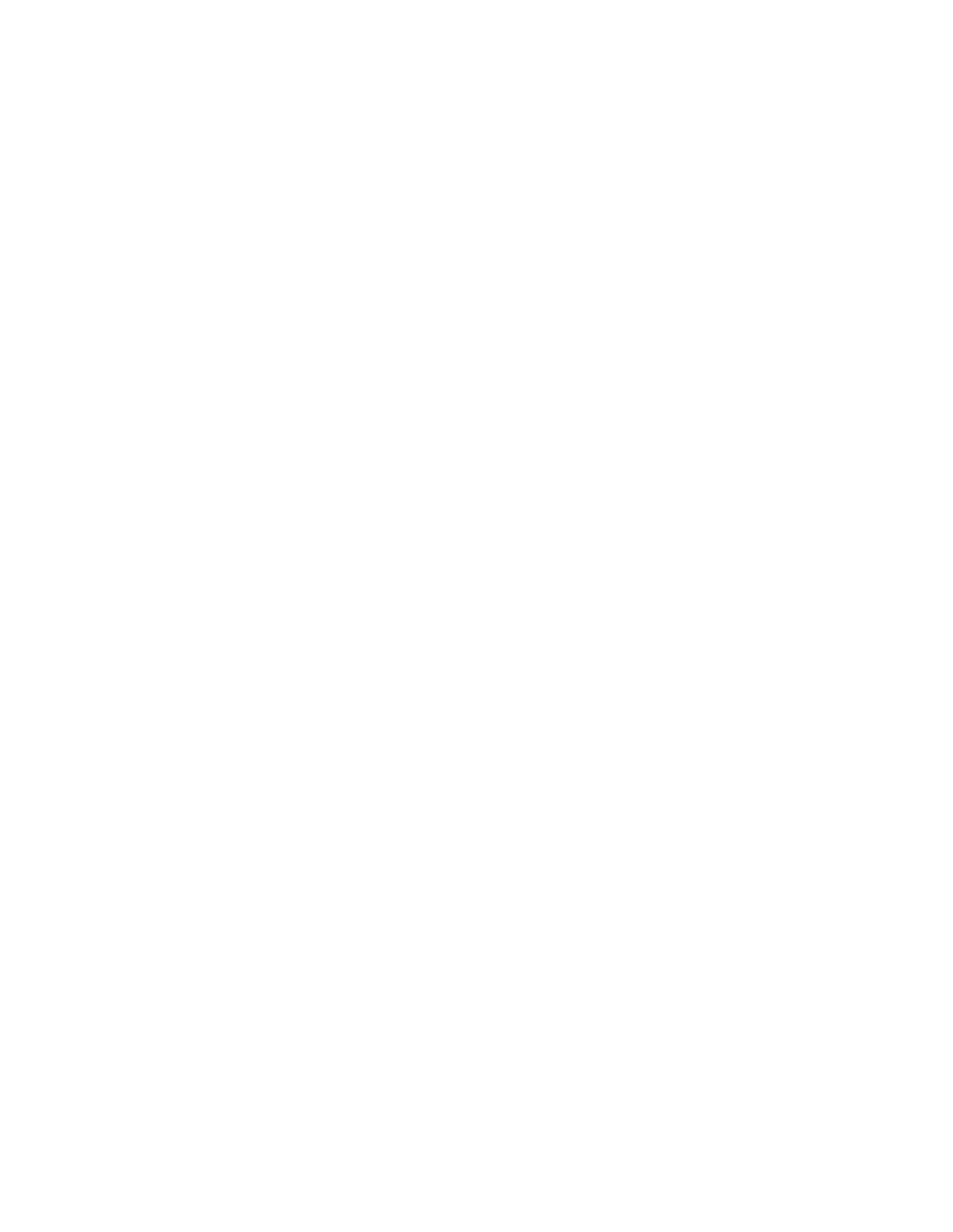

# **ISLAMORADA, VILLAGE OF ISLANDS REGULAR VILLAGE COUNCIL MEETING**

**Founders Park Community Center 87000 Overseas Hwy Islamorada, FL 33036 Thursday, September 26, 2013 5:30 PM**

# **I. CALL TO ORDER / ROLL CALL**

# **II. PLEDGE OF ALLEGIANCE**

# **III. PRESENTATIONS AND ANNOUNCEMENTS**

**A.** Proclamation – Fire Safety Week (Chief Terry Abel)

# **IV. PUBLIC COMMENT**

#### **V. AGENDA: Request for Deletion / Emergency Additions**

#### **VI. CITIZENS' ADVISORY COMMITTEE UPDATES**

- **A.** Local Planning Agency Update (Chairperson John Fernandez)
- **B.** Water Quality Improvement Citizens' Advisory Committee Update (Chairperson David Makepeace)
- **C**. Workforce/Affordable Housing Citizens' Advisory Committee Update (Chairperson Barry Wray)

# **VII. VILLAGE MANAGER REPORTS AND UPDATES**

#### **VIII. CONSENT AGENDA**

(All items on the Consent Agenda are considered routine by the Village Council and will be approved by one motion. There will be no separate discussion of these items unless a Councilmember so requests, in which event, the item will be moved to the Main Agenda.)

> **A.** Proposed Resolution Approving First Amendment to the Agreement between **TAB 1** Professional Emergency Services, Inc. and Islamorada, Village of Islands for Medical Director Services

**A RESOLUTION OF THE VILLAGE COUNCIL OF ISLAMORADA, VILLAGE OF ISLANDS, FLORIDA, APPROVING THE FIRST AMENDMENT TO THE AGREEMENT BETWEEN PROFESSIONAL EMERGENCY SERVICES, INC. AND ISLAMORADA, VILLAGE OF**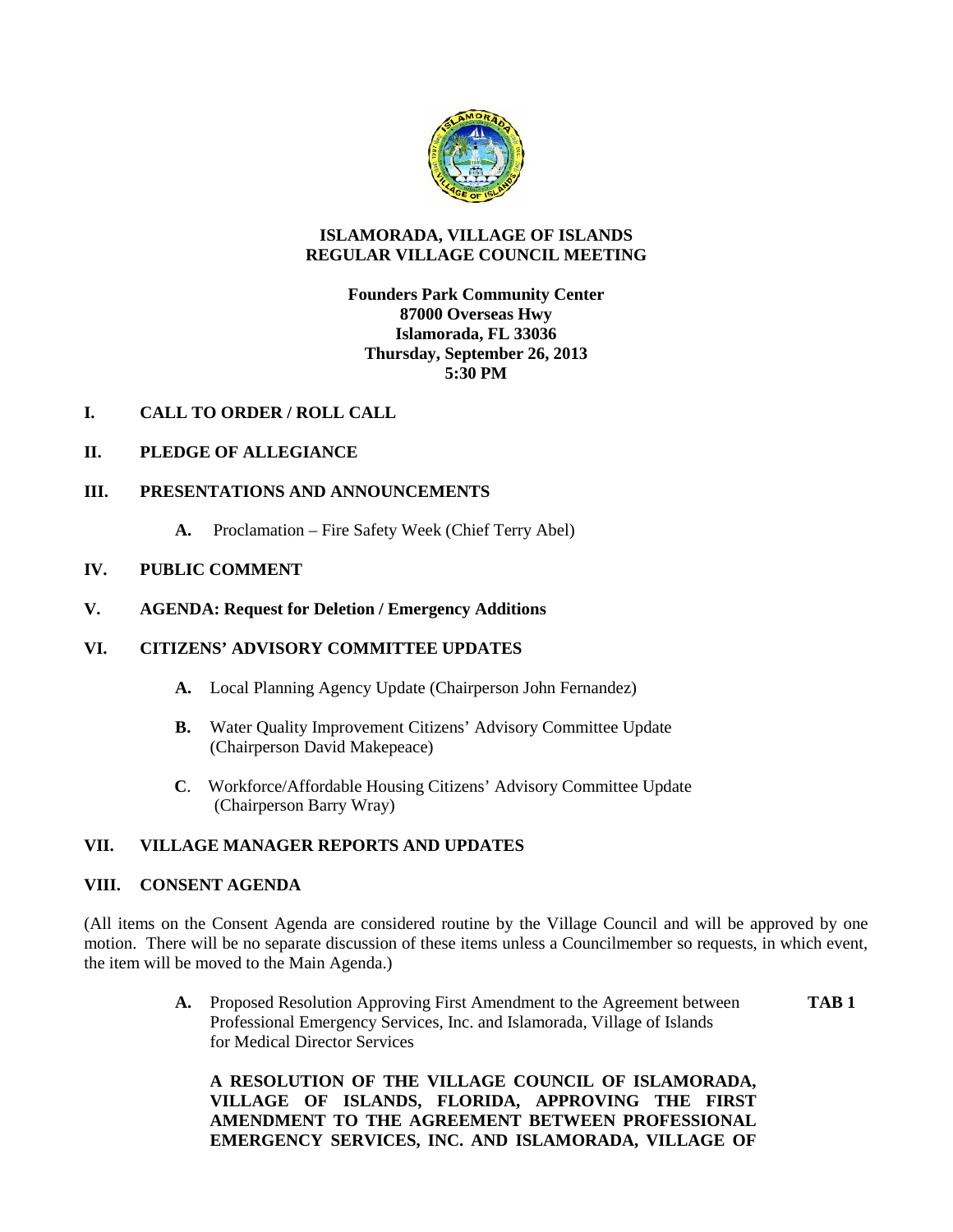#### **ISLANDS FOR A MEDICAL DIRECTOR; AND PROVIDING FOR AN EFFECTIVE DATE**

- **B.** Approving 2013 Environmental Sustainability Plan **TAB 2 IX. ORDINANCES**
	- **A.** First Reading Comprehensive Plan Text Amendment for Bulkheads, **TAB 3** Seawalls or Other Hardened Vertical Shoreline Structures and Stabilization Canals and Shorelines

**AN ORDINANCE OF ISLAMORADA, VILLAGE OF ISLANDS, FLORIDA, AMENDING THE COASTAL MANAGEMENT ELEMENT OF THE COMPREHENSIVE PLAN BY AMENDING POLICY 5-1.1.5 "PROHIBIT CONSTRUCTION OF NEW BULKHEADS, SEAWALLS OR OTHER HARDENED VERTICAL SHORELINE STRUCTURES ON OPEN WATER"; POLICY 5-1.1.6 "ENACT MEASURES TO STABILIZE CANALS AND SHORELINES"; AND FURTHER AMENDING POLICY 5-1.1.7 "LIMIT HARDENED SHORELINES" TO ENSURE CONSISTENCY WITH STATE LAW AND REGIONAL POLICIES AND PROVIDING FOR INTERNAL CONSISTENCY AND CLARIFICATION; PROVIDING FOR THE TRANSMITTAL OF THIS ORDINANCE TO THE STATE DEPARTMENT OF ECONOMIC OPPORTUNITY; PROVIDING FOR SEVERABILITY; AND PROVIDING FOR AN EFFECTIVE DATE UPON APPROVAL OF THIS ORDINANCE BY THE STATE DEPARTMENT OF ECONOMIC OPPORTUNITY**

**B.** First Reading – Land Development Regulation Text Amendment for Bulkheads, **TAB 4** Seawalls or Riprap

**AN ORDINANCE OF ISLAMORADA, VILLAGE OF ISLANDS, FLORIDA, AMENDING CHAPTER 30 "LAND DEVELOPMENT REGULATIONS," ARTICLE II "RULES OF CONSTRUCTION AND DEFINITIONS," SECTION 30-32 "SPECIFIC DEFINITIONS;" FURTHER AMENDING ARTICLE VII "ENVIRONMENTAL REGULATIONS," DIVISION 2 "DOCKS AND SHORELINE USES;" SECTION 30-1545 "BULKHEADS, SEAWALLS OR RIPRAP" OF THE CODE OF ORDINANCES; PROVIDING FOR THE REPEAL OF ALL CODE PROVISIONS AND ORDINANCES INCONSISTENT WITH THE PROVISIONS OF THIS ORDINANCE; PROVIDING FOR SEVERABILITY; PROVIDING FOR INCLUSION IN THE CODE; PROVIDING FOR THE TRANSMITTAL OF THIS ORDINANCE TO THE STATE DEPARTMENT OF ECONOMIC OPPORTUNITY; AND PROVIDING FOR AN EFFECTIVE DATE UPON THE APPROVAL OF THIS ORDINANCE BY THE STATE DEPARTMENT OF ECONOMIC OPPORTUNITY**

**C.** First Reading – Ordinance Amending the Comprehensive Plan to Amend Policy **TAB 5** Regarding Enlargement or Extensions to Nonconforming Structures

**AN ORDINANCE OF ISLAMORADA, VILLAGE OF ISLANDS, FLORIDA, AMENDING POLICY 1-2.2.6 "ENLARGEMENT OR EXTENSIONS TO NON-CONFORMING STRUCTURES" OF THE VILLAGE COMPREHENSIVE PLAN; PROVIDING FOR THE**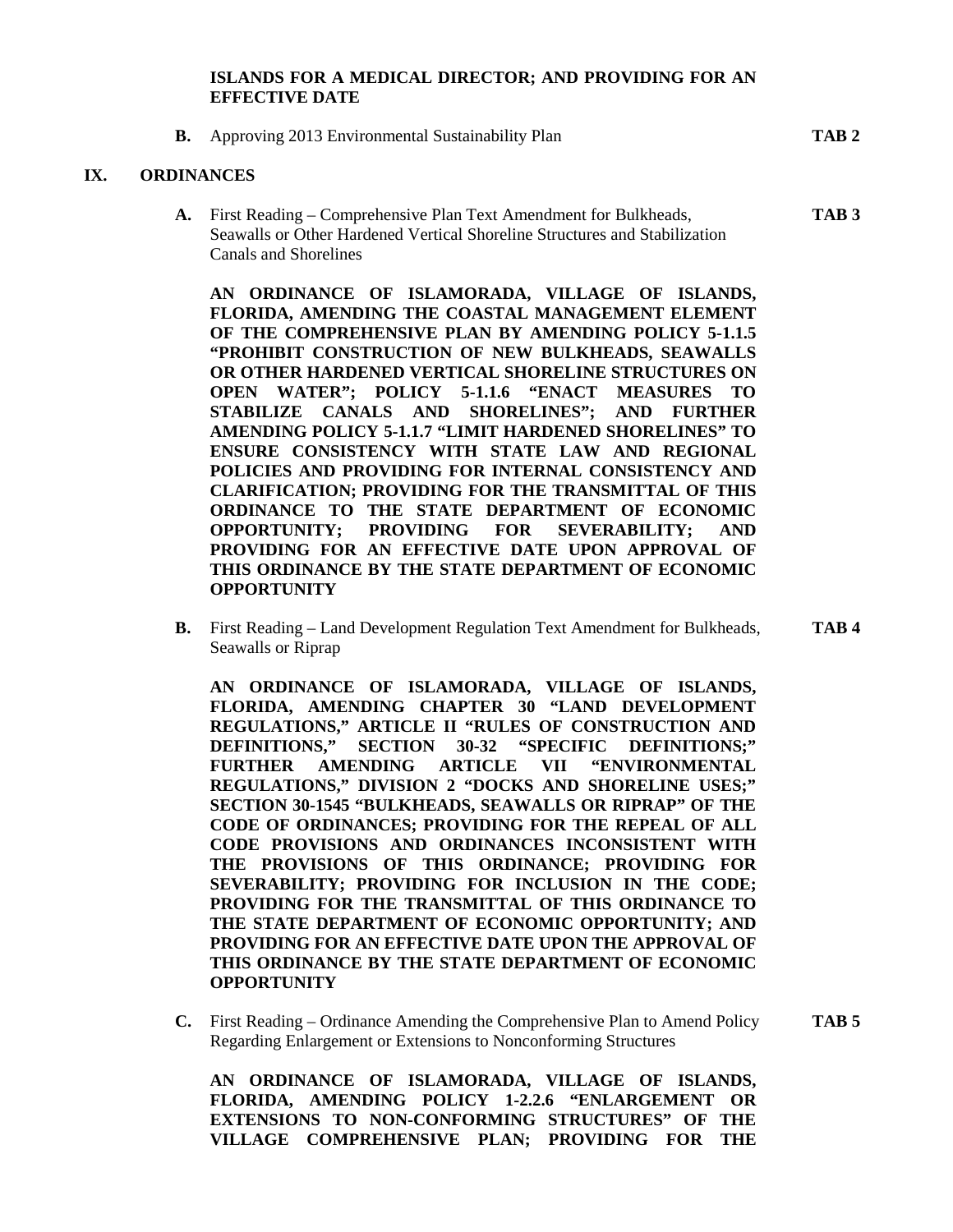**TRANSMITTAL OF THIS ORDINANCE TO THE STATE DEPARTMENT OF ECONOMIC OPPORTUNITY; PROVIDING FOR SEVERABILITY; AND PROVIDING FOR AN EFFECTIVE DATE UPON APPROVAL OF THIS ORDINANCE BY THE STATE DEPARTMENT OF ECONOMIC OPPORTUNITY**

**D.** First Reading – Ordinance Amending the Land Development Regulations **TAB 6** Related to Nonconformities

**AN ORDINANCE OF ISLAMORADA, VILLAGE OF ISLANDS, FLORIDA, AMENDING CHAPTER 30 "LAND DEVELOPMENT REGULATIONS," ARTICLE V "SCHEDULE OF DISTRICT USE AND DEVELOPMENT STANDARDS," DIVISION 3 "NONCONFORMITIES," SECTION 30-732 "DEFINITIONS", SECTION 30-739 "NONCONFORMING STRUCTURE" AND SECTION 30-741 "CRITERIA FOR ADMINISTRATIVE VARIANCE FOR SPECIFIED CHANGES TO NONCONFORMITIES" OF THE VILLAGE CODE OF ORDINANCES; PROVIDING FOR SEVERABILITY; PROVIDING FOR THE REPEAL OF CODE PROVISIONS AND ORDINANCES INCONSISTENT WITH THE PROVISIONS OF THIS ORDINANCE; PROVIDING FOR INCLUSION IN THE CODE; PROVIDING FOR THE TRANSMITTAL OF THIS ORDINANCE TO THE STATE DEPARTMENT OF ECONOMIC OPPORTUNITY; AND PROVIDING FOR AN EFFECTIVE DATE UPON THE APPROVAL OF THIS ORDINANCE BY THE STATE DEPARTMENT OF ECONOMIC OPPORTUNITY**

**E.** Second Reading - Ordinance Amending the Comprehensive Plan to **TAB 7** Amend Transfer of Development Rights (TDRs)

**AN ORDINANCE OF ISLAMORADA, VILLAGE OF ISLANDS, FLORIDA, AMENDING POLICY 1-3.1.3 "INSTITUTE A PROGRAM FOR TRANSFER OF DEVELOPMENT RIGHTS (TDRS)" OF THE COMPREHENSIVE PLAN; PROVIDING FOR THE TRANSMITTAL OF THIS ORDINANCE TO THE FLORIDA DEPARTMENT OF ECONOMIC OPPORTUNITY; PROVIDING FOR SEVERABILITY; AND PROVIDING FOR AN EFFECTIVE DATE UPON APPROVAL OF THIS ORDINANCE BY THE FLORIDA DEPARTMENT OF ECONOMIC OPPORTUNITY**

**X. QUASI-JUDICIAL**

#### **XI. RESOLUTIONS**

**A.** Resolution Considering a Request by Ocean Dawn LLC dba Ocean House for a **TAB 8** 2COP Alcoholic Beverage Permit

**A RESOLUTION OF THE VILLAGE COUNCIL OF ISLAMORADA, VILLAGE OF ISLANDS, FLORIDA, CONSIDERING THE REQUEST BY OCEAN DAWN LLC DBA OCEAN HOUSE FOR A 2COP ALCOHOLIC BEVERAGE USE PERMIT TO ALLOW PACKAGE SALES AND ON-PREMISES CONSUMPTION OF BEER AND WINE ON PROPERTY LOCATED AT 82885 OLD HIGHWAY ON UPPER MATECUMBE KEY, AS LEGALLY DESCRIBED IN EXHIBIT "A;"**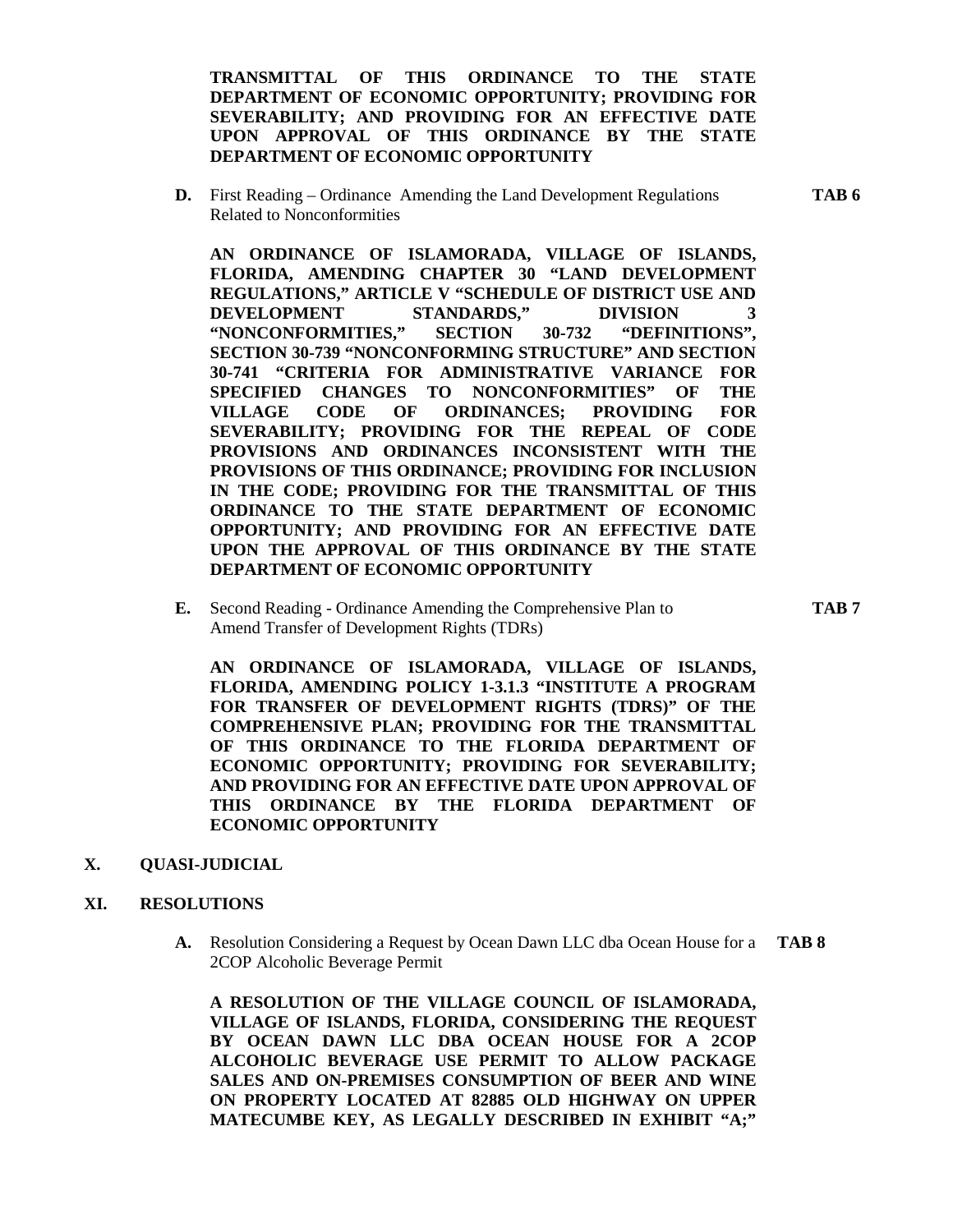## **WITHIN THE RESIDENTIAL ESTATE (RE) ZONING DISTRICT; AND PROVIDING FOR AN EFFECTIVE DATE**

**B.** Resolution Approving Amendment to State Wastewater Funding Distribution **TAB 9** Agreement for Year Two of Four

**A RESOLUTION OF THE VILLAGE COUNCIL OF ISLAMORADA, VILLAGE OF ISLANDS, FLORIDA APPROVING THE AMENDMENT TO "STATE WASTEWATER FUNDING DISTRIBUTION AGREEMENT FOR 'YEAR TWO OF FOUR'"; AUTHORIZING VILLAGE OFFICIALS TO IMPLEMENT THE TERMS AND CONDITIONS OF THE AMENDMENT; AUTHORIZING THE VILLAGE MANAGER TO EXPEND BUDGETED FUNDS; AUTHORIZING THE MAYOR TO EXECUTE THE AMENDMENT; PROVIDING FOR TRANSMITTAL; AND PROVIDING FOR AN EFFECTIVE DATE**

**C.** Consideration of Six (6) Separate Temporary Use Permits Associated with One **TAB 10** (1) Three Day Special Music Event held at number venue locations throughout the Village.

**A RESOLUTION OF THE VILLAGE COUNCIL OF ISLAMORADA, VILLAGE OF ISLANDS, FLORIDA, CONSIDERING THE APPLICATION BY BEACH ROAD TRIP WEEKEND, INC. FOR SIX (6) SEPARATE TEMPORARY USE PERMITS ASSOCIATED WITH ONE (1) THREE DAY SPECIAL MUSIC EVENT HELD AT NUMEROUS VENUE LOCATIONS THROUGHOUT THE VILLAGE, ALSO KNOWN AS "BEACH ROAD TRIP WEEKEND", THAT IS ANTICIPATED TO DRAW BETWEEN 150 TO 1,000 PERSONS AT ANY GIVEN TIME BEGINNING ON NOVEMBER 1, 2013 THROUGH NOVEMBER 3, 2013 ON PROPERTIES LOCATED AT 85500 OVERSEAS HIGHWAY ON WINDLEY KEY WITHIN THE TOURIST COMMERCIAL (TC) ZONING DISTRICT AS LEGALLY DESCRIBED IN EXHIBIT "A"; 84457 OLD HIGHWAY ON WINDLEY KEY WITHIN THE TOURIST COMMERCIAL (TC) ZONING DISTRICT AS LEGALLY DESCRIBED IN EXHIBIT "B"; 84801 OVERSEAS HIGHWAY ON WINDLEY KEY WITHIN THE TOURIST COMMERCIAL (TC) ZONING DISTRICT AS LEGALLY DESCRIBED IN EXHIBIT "C"; 83413 OVERSEAS HIGHWAY ON UPPER MATECUMBE KEY WITHIN THE TOURIST COMMERCIAL (TC) ZONING DISTRICT AS LEGALLY DESCRIBED IN EXHIBIT "D"; AND AT WINDLEY KEY FOSSIL REEF GEOLOGICAL STATE PARK AT APPROXIMATELY MM 84.9 OVERSEAS HIGHWAY ON WINDLEY KEY WITHIN THE CONSERVATION (C) ZONING DISTRICT AS LEGALLY DESCRIBED IN EXHIBIT "E"; AND PROVIDING FOR AN EFFECTIVE DATE**

#### **XII. MOTIONS**

**A.** Discussion and Direction Regarding Stratton's Right-of-Way Abandonment **TAB 11**

# **XIII. WASTEWATER MATTERS**

**A.** Wastewater Project Update **TAB 12**